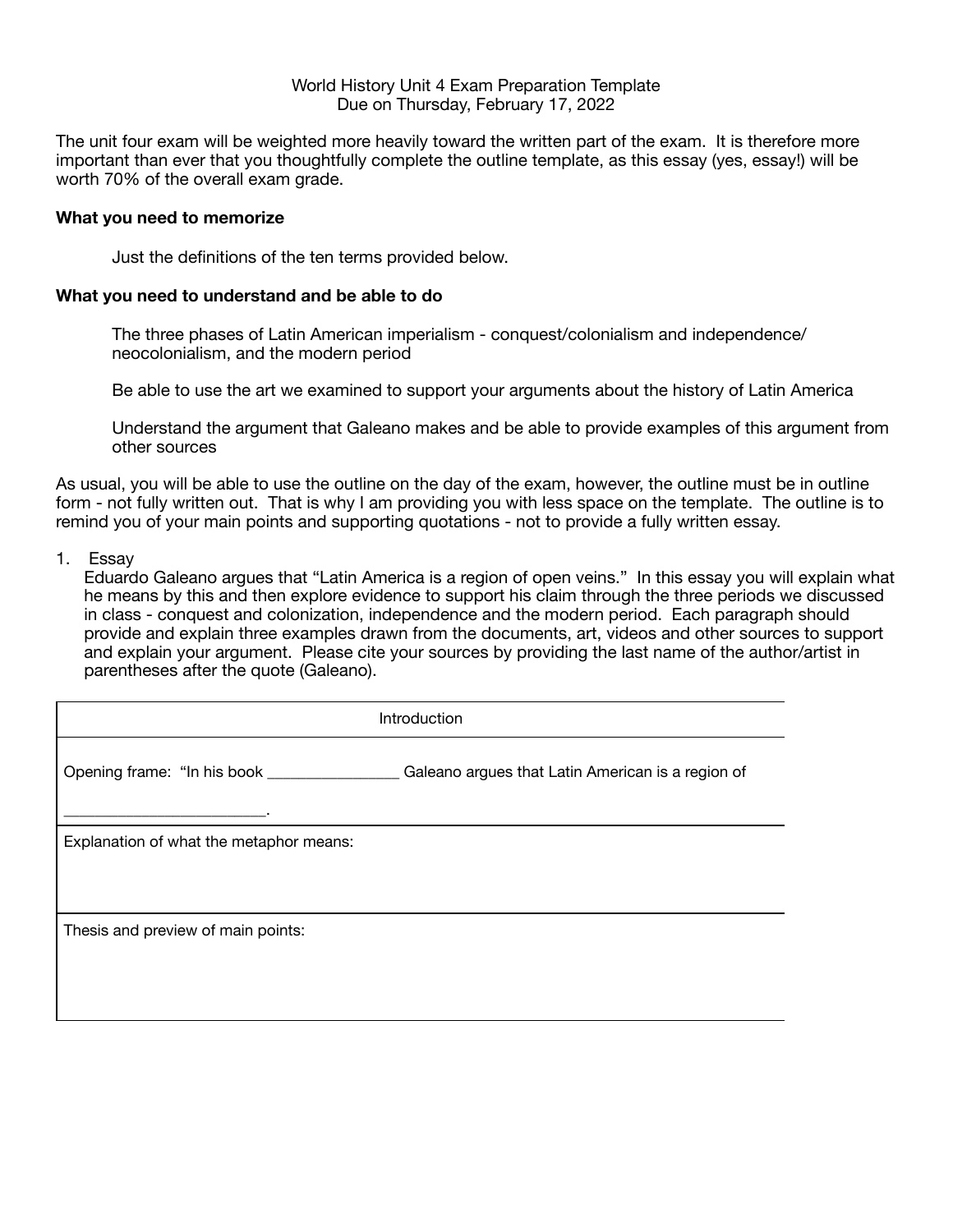| Paragraph 1 - Conquest and colonial rule                                                                                                              |  |
|-------------------------------------------------------------------------------------------------------------------------------------------------------|--|
| Topic sentence (Must clearly indicate the argument to be made in the paragraph to follow):                                                            |  |
| First example:                                                                                                                                        |  |
| Explanation of this example:                                                                                                                          |  |
| Second example:                                                                                                                                       |  |
| Explanation of this example:                                                                                                                          |  |
| Third example:                                                                                                                                        |  |
| Explanation of this example:                                                                                                                          |  |
| Note: Your explanations should be where you connect the example to arguments made in Galeano. Often a short quote from Galeano will help you do this. |  |
| Paragraph 2 - Independence and neocolonialism                                                                                                         |  |
| Topic sentence (Must clearly indicate the argument to be made in the paragraph to follow):                                                            |  |
| First example:                                                                                                                                        |  |
| Explanation of this example:                                                                                                                          |  |
| Second example:                                                                                                                                       |  |
| Explanation of this example:                                                                                                                          |  |
| Third example:                                                                                                                                        |  |
| Explanation of this example:                                                                                                                          |  |
| Note: Your explanations should be where you connect the example to arguments made in Galeano. Often a short quote from Galeano will help you do this. |  |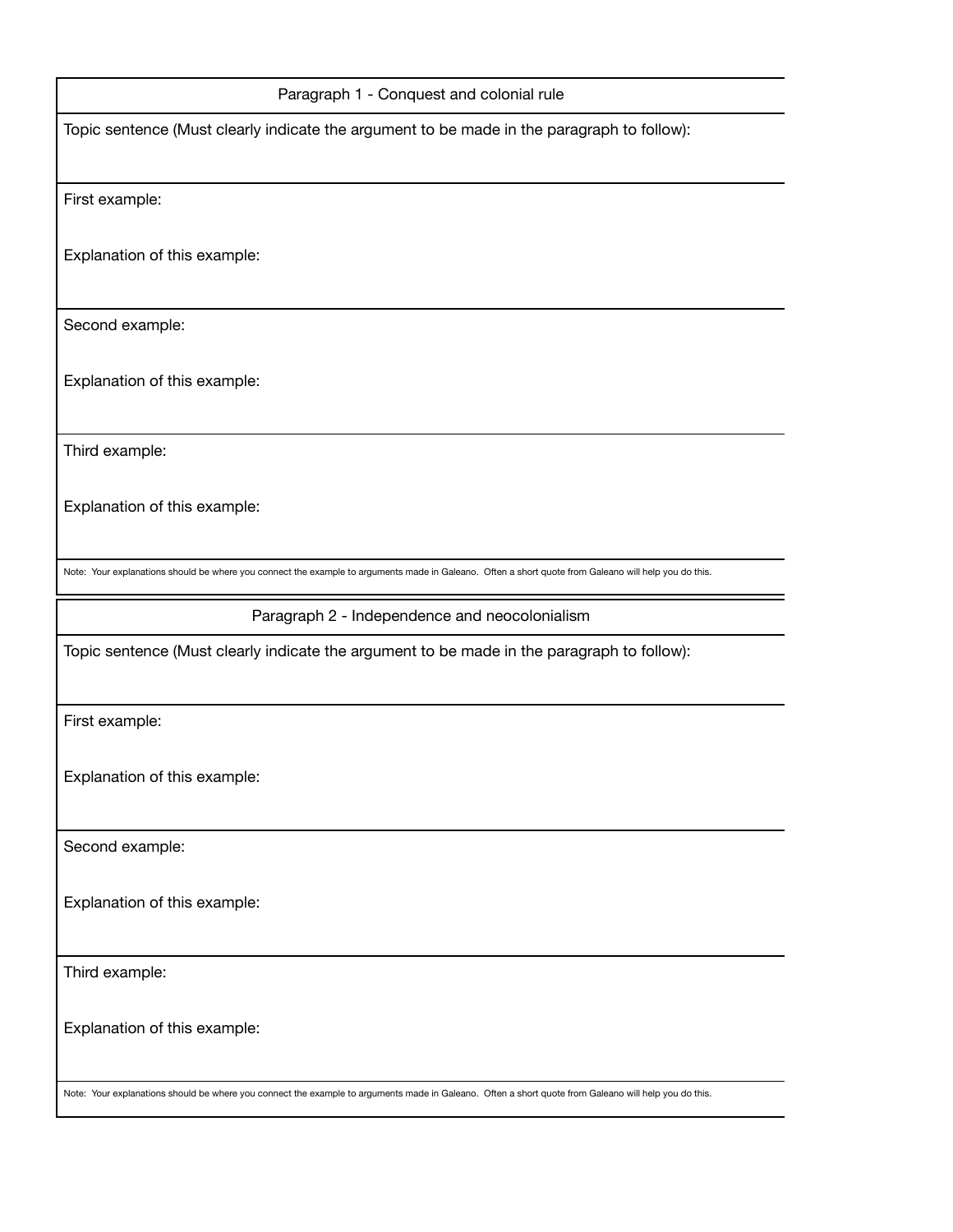| Paragraph 3 - The modern period                                                                                                                       |  |  |  |  |
|-------------------------------------------------------------------------------------------------------------------------------------------------------|--|--|--|--|
| Topic sentence (Must clearly indicate the argument to be made in the paragraph to follow):                                                            |  |  |  |  |
|                                                                                                                                                       |  |  |  |  |
| First example:                                                                                                                                        |  |  |  |  |
| Explanation of this example:                                                                                                                          |  |  |  |  |
| Second example:                                                                                                                                       |  |  |  |  |
| Explanation of this example:                                                                                                                          |  |  |  |  |
| Third example:                                                                                                                                        |  |  |  |  |
| Explanation of this example:                                                                                                                          |  |  |  |  |
| Note: Your explanations should be where you connect the example to arguments made in Galeano. Often a short quote from Galeano will help you do this. |  |  |  |  |

Your concluding paragraph should reaffirm your central argument, summarize your main points and bring the essay to a smooth ending.

# 2. Terms

| Term                                                               | Definition | Significance - Why is this term<br>important to the story told in the unit |
|--------------------------------------------------------------------|------------|----------------------------------------------------------------------------|
| Kipling's "The White Man's Burden"<br>and the arguments made in it |            |                                                                            |
| Social Darwinism                                                   |            |                                                                            |